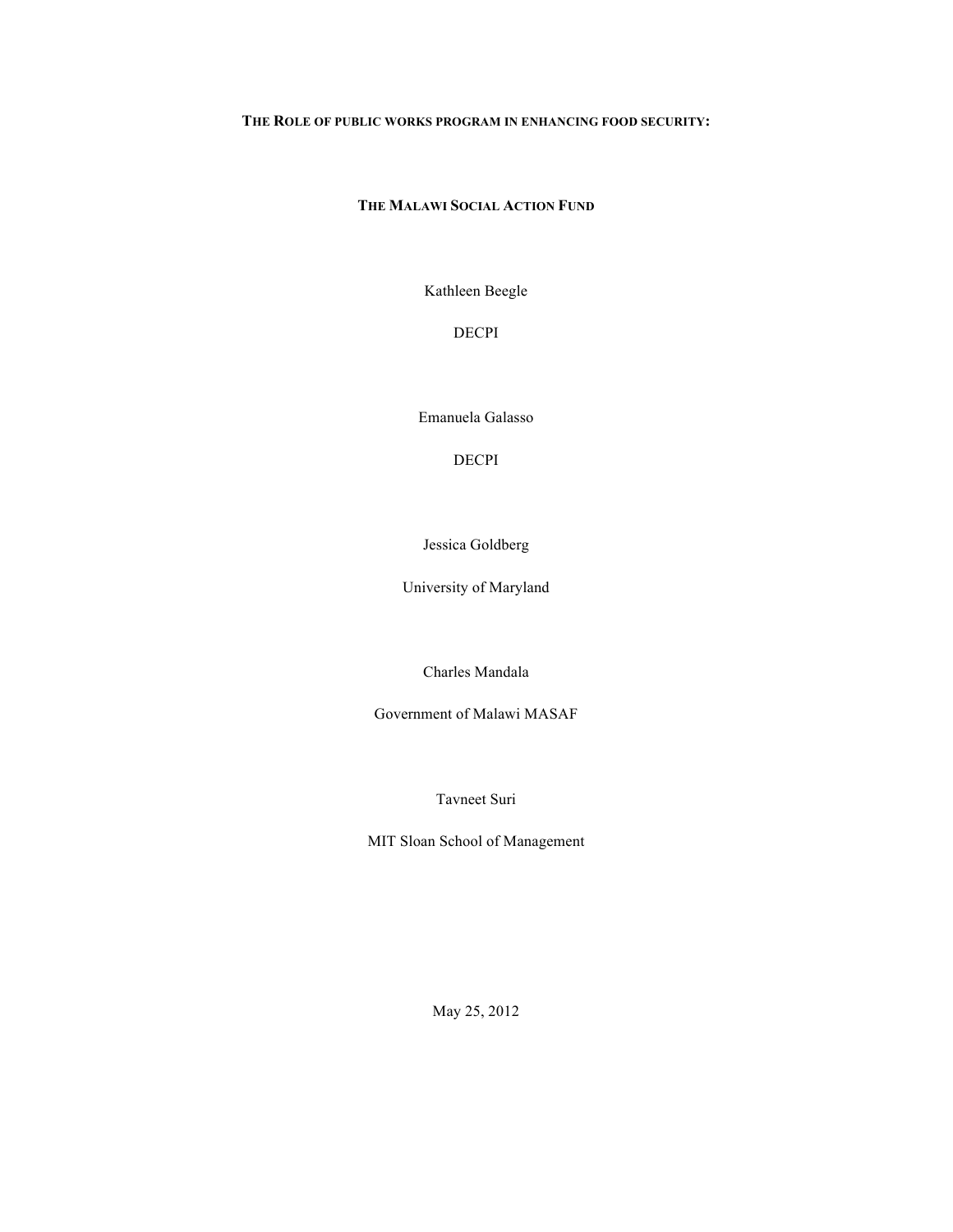# **ABSTRACT**

The public works program of the Malawi Social Action Fund has been operational since the mid-1990s and aims to provide short-term labor-intensive activities to poor, able-bodied households for the purpose of enhancing their food security, mainly through increased access to farm inputs at the time of the planting period. The MASAF PWP currently targets 220,000 individuals per year, and coverage is scheduled to increase to 250,000 individuals per year for the next three years. The payment to each participant household is about \$16. Malawi's program differs from traditional PWP programs in paying relatively high wages over a short duration, and taking place during the productive time of year. These decisions are motivated by the explicit goal of increasing investment in agricultural inputs, rather than only smoothing or increasing household consumption.

We use a randomized controlled trial to test alternative versions of the PWP to address two research questions of broad interest. First, we examine the impact of the public works program (PWP) as an income promoting mechanism via its impact on agricultural productivity and labor markets through increased access to a variety of yield-improving inputs. Second, we investigate the implications of alternative payments schemes and estimate the extremely short run (one week) discount rates. The approach used is a randomized control-treatment design with four treatment groups and a control. The four treatment groups vary by the timing of the program in the year and the structure of program payments.

# 1. MOTIVATION AND CONTEXT

The objective of this research project is to study the large-scale public works component of the Malawi Social Action Fund (MASAF) and address two research questions of broad interest. First, we will examine the impact of the public works program (PWP) as an income promoting mechanism via its impact on agricultural productivity through increased access to yield-improving inputs and any impacts on labor markets. Second, the proposed design will allow us to understand the implications of alternative payments schemes.

The PWP under study here is a scaled-up national program in Malawi. This research project entails introducing alternative designs into the MASAF PWP in a randomized treatment-control approach to understand the implications of these different designs. The project explores two distinct aspects of the PWP. First, the study explores the role of timing of the PWP with respect to the seasonal income activities of households in Malawi. Duflo, Kremer and Robinson (2010), for example, emphasizes that the adoption of agricultural technologies by farm households depends on how the timing of the technology purchase coincides with cash income; in their study from Kenya this is harvest sales. An important aspect of the PWP program in Malawi, as we describe in detail below, is its implicit interaction with the large-scale national fertilizer subsidy program. We will test the extent to which the timing the PWP facilitates the purchase of productive inputs.

A second aspect of PWP design is the payment scheme itself -- if and how it interacts with constraints to borrowing and saving in the very short term. Extensive qualitative work done in preparation of the design of this project suggests that households treat the lump-sum payments of the PWP differently from income generated through short-term casual labor (day-labor activities referred to as "ganyu" in Malawi), often preferring the former to the latter. We will test this hypothesis directly by varying whether households get a lump-sum payment or split payments (three installments of pay structured about six days of work apart).

The aspects of the proposed study have important implications for the design of PWPs in general, as well as understanding their interactions with other government programs. In addition, the study will bring together two mostly distinct literatures on PWPs and financial constraints. In this section we describe the salient features of the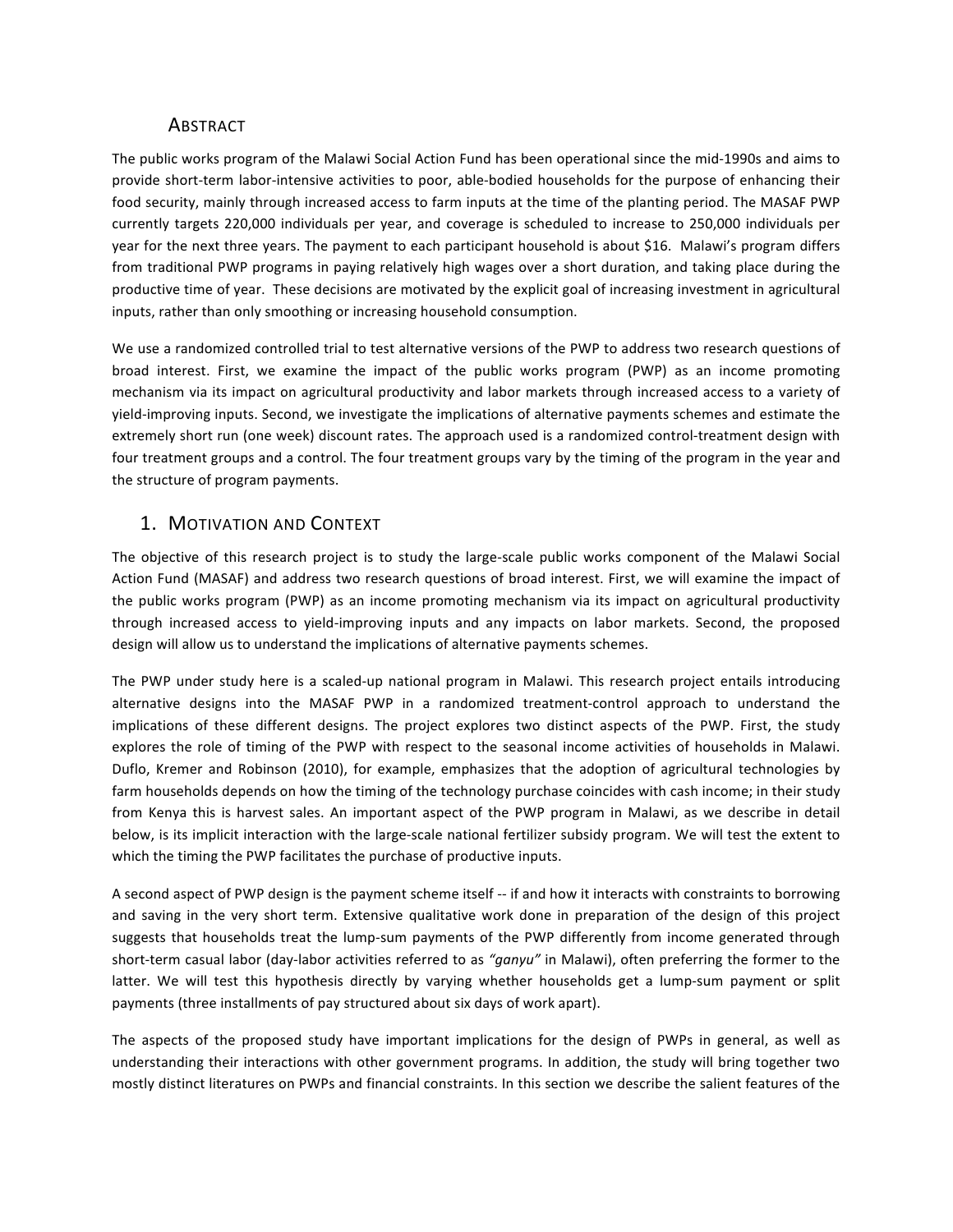existing PWP in Malawi and the motivation behind it to provide context, followed by a brief review of the literature, and then a discussion of the policy relevance of this study.

#### **MALAWI SOCIAL ACTION FUND PUBLIC WORKS PROGRAM**

 

The MASAF PWP has been operational since the mid-1990s and aims to provide short-term labor-intensive activities to poor, able-bodied households for the purpose of enhancing their food security, mainly through increased access to farm inputs at the time of the planting period. This program is an important and interesting case to study for several reasons. First, the poverty alleviation motive of the PWP is made explicit via an explicit link to productive inputs (see, for example, Deveraux, 2001). The program is designed to be interlinked with Malawi's large-scale fertilizer input subsidy program (known as FISP) through the implementation of the PWP in the planting months of the main agricultural season when the FISP distribution also occurs. The premise behind this is that the PWP facilitates poor, credit-constrained households to be able to finance the purchase of productive inputs (fertilizer) conditional on the household's participation in the FISP. So, for such a program, the stated objective of improving food security is justified via the production side of the household activities since use of fertilizer should improve crop yields, and not via impact on current household consumption. The productivity link was an explicit decision implemented with the redesign of the program in 2004, when the wage was increased from MK 43 per day to MK 200 per day, and the timing of the program was changed to coincide with the agricultural planting season.<sup>1</sup> This shifted Malawi's program away from more traditional PWP design that entail program implementation during the "lean" season, timing motivated by food security principles which are similar to the MASAF program but aimed at consumption smoothing, not at improving household production. Those traditional PWPs aim to provide income at times of the year when consumption may be the lowest and when other forms of income generation are not as easily available. The productive link generally accrues as an indirect benefit, through the value of assets created or maintained.

The research design proposed here will study two main aspects of the PWPs in Malawi: first the straight up labor market consequences, both on labor markets as we as on within household labor decisions on farms). We want to understand how household and hired labor decisions are impacted, regardless of impact of yields or production. For example, it may be the case that households that participate in the program then recruit additional family and/or hired labor on their own farms. Third, public works may have spillover labor supply effects in the non-farm sector for households – in this context, this mostly refers to *ganyu* or non-farm enterprise activities (as opposed to regular wage/salary work). And, we can use methodology developed by Jacoby (1993)<sup>2</sup> to estimate shadow wages and measure labor productivity.

The second aspect is the interaction of the PWP with the productive aspects of agricultural, in particular technology adoption vis a vis fertilizer, seed and other inputs. Fertilizer has been shown to have large returns across a variety of developing countries, both in field trials conducted by various country agricultural research

<sup>1</sup> An alternative approach would be to increase the subsidy on fertilizer (possibly to 100%, making it free). However, the public works program supports multiple goals, including community asset building and promotion of gender equality, which can be pursued alongside increased fertilizer usage through the public works program. Further, the work requirement can be used to target the PWP to households with fewer outside opportunities, though targeting is not accomplished by the current PWP wage. See for example Chirwa et al. (2004), Devereux and Macauslan (2006), and DFID (2006).

 $2$  Jacoby, Hanan (1993) "Shadow Wages and Peasant Family Labour Supply: An Econometric Application to the Peruvian Sierra." Review of Economic Studies 60(4): 903-21,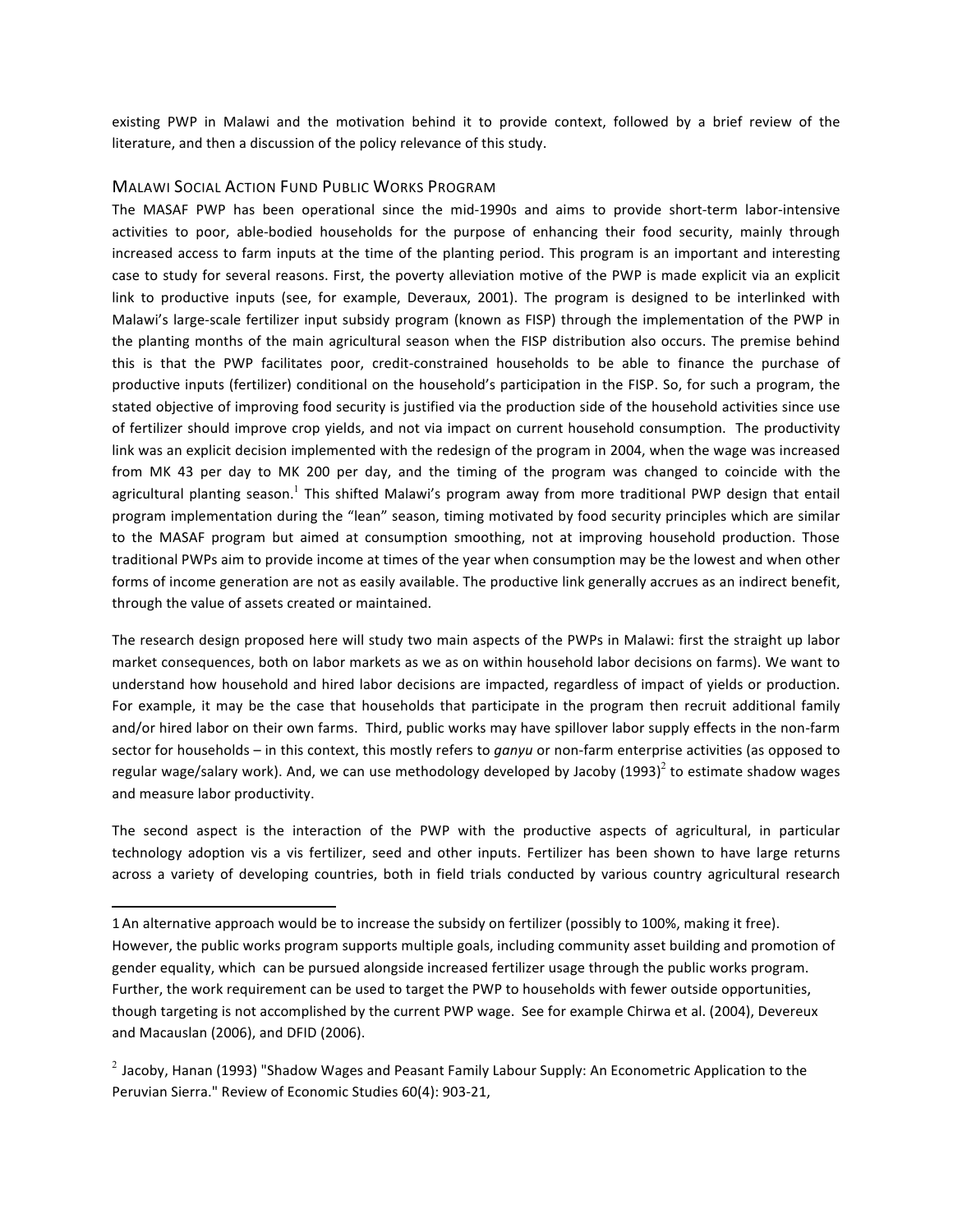institutes. For example, Duflo, Kremer and Robinson  $(2009)^3$  show high returns to top dressing fertilizer on maize in Kenya, between 52% and 85%. Similar estimates come from the experiments conducted by the Kenya Agricultural Research Institute. Estimates from Malawi (Ricker-Gilbert and Jayne (2010)<sup>4</sup> show significantly large high static and dynamic returns to fertilizer. The government fertilizer subsidy program in Malawi (as in other developing countries, presumably because it is seen as cost-effective at impacting production/productivity) is large and so understanding how the public works program will interact with other input programs is important. For example, the budget for the Agricultural Input Subsidy Program in Malawi has grown in importance over time, from US \$51 million in 2005-6 to US \$95 million  $\,$ 2007/8 and US \$ 252 million in 2008/9 (GoM budget statistics<sup>5</sup>).

Though not explicitly designed around this, the program may also interact with existing seed distribution programs. The research will therefore also understand whether the design of the PWP impacts adoption of higher yielding crop varieties like hybrid; these improved seed are a part of the Government of Malawi's agricultural agenda. We will also consider other aspects of inputs and technology like water and soil management technologies, good crop practices (like line seeding, proper drying). The IHS3 questionnaire has a minimal set of self-reported questions on these topics. From our previous experiences in Malawi and elsewhere in Africa, these are not used by a wide number of farmers, however, so detecting effects on these practices may be difficult. In addition, fertilizer and seed are the two most important inputs in agricultural production in economies like Malawi. For example, Suri (2011)<sup>6</sup> documents in detail the various costs for Kenyan farmers through their production cycle, most of which are seed, fertilizer, and labor costs. Most agriculture is rain-fed with little irrigation and land preparation costs are a small part of total costs. In addition, the vast majority of the labor on small-holder farms in Malawi is family labor: fewer than 20% of households hire any labor for the two major farm activities, maize or tobacco cultivation. Fertilizer is an important input and a large expense for farmers. The MASAF PWP currently targets 220,000 individuals per year, and coverage is scheduled to increase to 250,000 individuals per year for the next three years. The payment to each participant household is about \$16.

The PWP wages are paid to households in a lump-sum payment generally with a slight delay after the end of the 12-day work period. As noted, the rationale for the PWP has been to help overcome any credit constraints in financing productive inputs. The program is therefore designed to allow participants to receive an injection of cash at a point in time to be able to effectively finance purchases on productive inputs. This injection of cash is meant to overcome constraints to short-term saving and borrowing that would otherwise prevent households from investing in these inputs.

Given the timing of the program and the budget, the program has been designed to have a combination of a reasonably high daily wage but a short duration. This design intentionally limits the high opportunity costs in terms

 

5 See also Dorward, A. and E. Chirwa (2011) "The Malawi Agricultural Input Subsidy Programme : 2005-6 to 2008-9", forthcoming, International Journal of Agricultural Sustainability 9(1).

<sup>3</sup> Duflo, E., M. Kremer and J. Robinson (2009) "Nudging Farmers to Use Fertilizer: Theory and Experimental Evidence from Kenya." NBER WP15131.

 $4$  Ricker-Gilbert, J. and Jayne T.S. (2010) "What are the Dynamic Effects of Fertilizer Subsidies on Household Wellbeing? Evidence from Malawi." paper presented at the African Association of Agricultural Economists Conference, South Africa September 2010.

<sup>&</sup>lt;sup>6</sup> Suri, Tavneet (2011) "Selection and Comparative Advantage in Technology Adoption." *Econometrica* 79(1): 159– 209.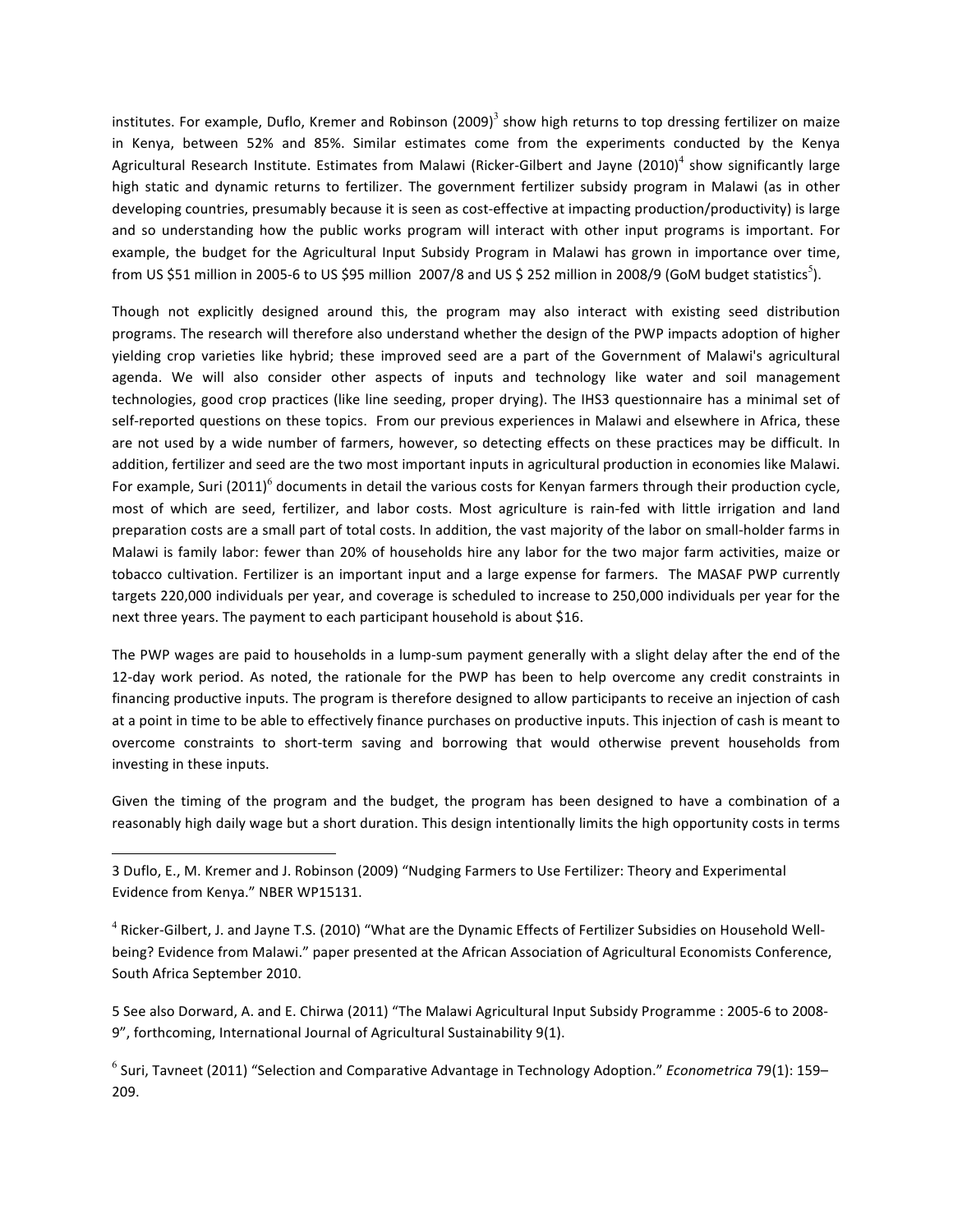of foregone income or work on one's own farm, which can be high during the planting season. However, that said, a relatively high wage rate increases the need to ration the number of jobs available for a given budget, resulting in lower coverage and lower aggregate poverty impact. There is generally queuing for participating in the PWP (as described later in this proposal). A final note is that the current scale of the PWP is quite small relative to the needs to the target population.

Assessing the presence of the productive role of the PWP as currently designed has important implications for (i) the design of future social protection interventions in Malawi, as the results could feed back into the design of the next phase (ii) more generally, for improving our understanding about the mechanisms through which public works operate and their inter-linkage with complementary activities. There is scant empirical evidence that maps the relative effectiveness of alternative designs of PWPs in achieving different objectives.

DFID's 2006 Review of Social Protection Instruments in Malawi notes that "Unfortunately, there is little crosscountry evidence that public works projects can produce high quality, useful, pro-poor and durable assets that contribute to sustainable poverty reduction" (p. 7). In Malawi specifically, "there is little evidence of a positive economic or livelihoods impact arising as the result of public works assets, (or for that matter evidence to the contrary), since data is not gathered on this aspect of PWPs, despite this being an intrinsic component of programme objectives" (McCord 2005, p. 8).

The alternative design components of this project mimic more traditional PWPs in the sense of more frequent payments and being implemented in the lean season. Using the MASAF as the backdrop to the RCT proposed here allows us to test the implications of the specifics of the Malawi program as compared to more traditional programs. In addition, the analysis proposed below allows us to tie this effectiveness back to household-level decisions and constraints vis a vis saving and borrowing constraints, investment, and consumption smoothing.

#### RELEVANT LITERATURE REVIEW

PWPs are an important tool for social protection (Grosh et al., 2008). Rising commodity and fuel prices and the recent global financial crisis have stimulated interest in the usage and effectiveness of PWPs in the developed world and in low-income countries. In sub-Saharan Africa, PWPs have played a substantial role in promoting social welfare and have ranged widely in objective, structure, and size. Although data on the scale of PWPs in sub-Saharan Africa is scarce, particularly for projects designed to address systemic poverty or the recent financial crisis, McCord and Slater (2009) identified 167 PWPs across 29 different countries in the region. Despite the pervasiveness of PWPs in low-income countries and the extensive descriptive and theoretical literature on them, comparatively little research attention has been paid to the key design features of project timing and payment distribution, both of which may significantly alter program impacts.

#### PUBLIC WORKS DESIGN

PWPs, also referred to as workfare programs, require participants to work in order to receive a benefit (either cash or in-kind). The target population for such programs is the able-bodied poor. There are two underlying theoretical motivations for the work requirement (Besley and Coate, 1992): a screening argument, such that only the poor will self-select into the program, and a deterrent argument, such that the programs may discourage dependency. The self-targeting (screening) feature makes these programs popular in LDCs where governments typically lack the information and capacity to systematically screen participants based on a targeting rule or criterion. The selftargeting mechanism is not perfect; significant numbers of non-poor may decide to participate (Asefa and Teklu, 1999), and the work requirement of PWPs may steer benefits toward the poor who spend the most (Gilligan and Hoddinott, 2007).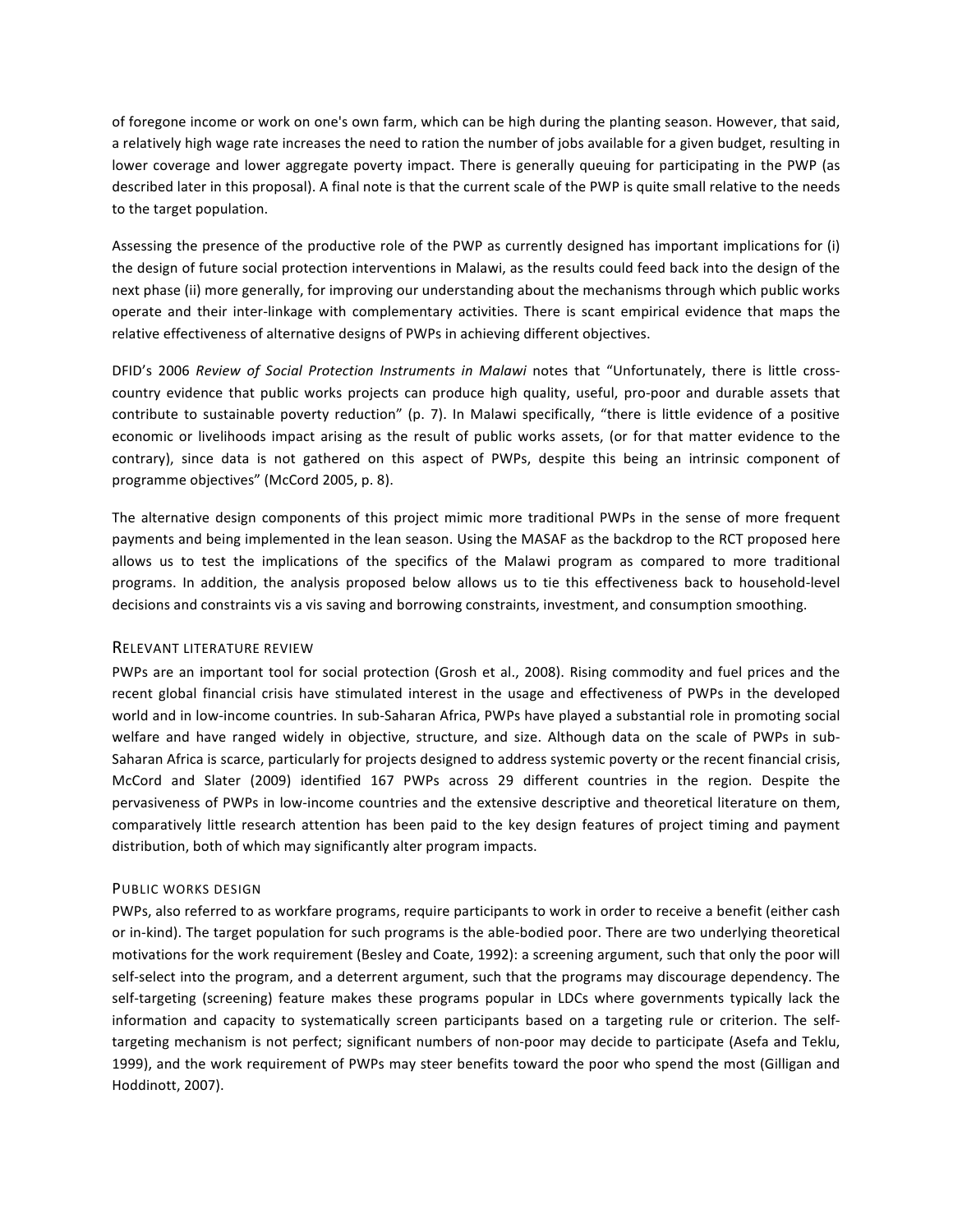PWPs are very heterogeneous; program design varies by country and region according to the objectives of the program (del Ninno, Subbarao and Milazzo, 2009 and Mc Cord and Slater, 2009). Past research on workfare programs has highlighted the importance of design features for maximizing potential gains and has emphasized the key roles of the wage rate and labor intensity (Ravallion, 1991, 1999 and Subbarao, 2003).

Characterized broadly, PWPs can aim to achieve different objectives. First, they offer social protection through short-term labor opportunities. In this case, the expected net wage gain is the program wage minus the foregone income.<sup>7</sup> Whether income gains are used to finance consumption, savings or investment is generally not documented. These programs have elements of risk reduction and stabilization via consumption smoothing in response to individual or aggregate shocks (e.g. unemployment or income shocks due to financial or macroeconomic crises, or weather-related droughts/floods and other causes of crop losses). Programs with a consumption-smoothing objective are generally short term and predominate in Sub-Saharan Africa. Alternatively, a PWP can serve as on-going employment/income insurance These are programs that provide income floors or guarantees. Examples include the ESG in Maharashtra, India, the national NREGA scheme in (Ravallion, Datt, and Chaudhuri, 1993) and to a smaller extent the PNSP in Ethiopia. The employment guarantee is achieved insofar as the program is not rationed. Two expected benefits from insurance come from (i) reducing the use of inefficient smoothing methods (Chetty and Looney 2006) and (ii) promoting portfolio diversification into higher risk and higher return activities as the downside income variability is contained.

#### PWP AND SAVINGS CONSTRAINTS

 

The impact of PWP does not depend only on the total income offered by the program; the payment structure itself can influence impact. Because financial intermediation is relatively inaccessible for many poor residents of lowincome countries, the savings and investment decisions of these poor households may be quite different than that exhibited by households in countries with more developed financial markets. Researchers have approached savings and investment by poor households from various perspectives. Goldstein and Udry (2008) establish a link between political power and the propensity to invest among rural farmers in Ghana. Others document that the poor may forgo small, profitable investments in agriculture (Duflo, Kremer, and Robinson 2008) when they procrastinate in making these investments, or in small enterprise (de Mel, McKenzie, and Woodruff 2008), because they may face high costs of saving money to purchase inputs. Duflo, Kremer, and Robinson (2008) also show that the timing of investment availability affects investment decisions. Timing of investment decisions may be particularly important for rural farmers, whose cash income, and therefore savings in-flows, fluctuate throughout the year. Other studies corroborate this sensitivity to timing by documenting the high interest rates that the poor may be willing to pay for short-term financial capital (Aleem, 1990, and Karlan and Zinman, 2010). Another obstacle to accumulating lump sums of money from smaller payouts may be the demands from others in the social network. In Malawi, Brune et al. (2011) find increased use of agricultural inputs and increased household consumption for tobacco farmers who were offered "commitment" savings accounts that restrict access to cash and may provide a credible excuse for refusing requests for money from others in the social network.

 $^7$  Estimates of the opportunity cost of participation in a PWP suggest that it could be substantial (Datt and Ravallion, 1994, Jalan and Ravallion, 1999, Galasso and Ravallion, 2005, Wodon and Zaman, 2010). If the main objective is to transfer income gains to the poor, it is unlikely that workfare programs are more cost effective in reducing poverty than un-targeted transfers. Murgai and Ravallion (2005) show that despite the cost of leakage to the non-poor, an untargeted transfer would have a greater impact of poverty as it would save on the extra cost of foregone income for participants as well as non-wage costs in implementing the workfare program.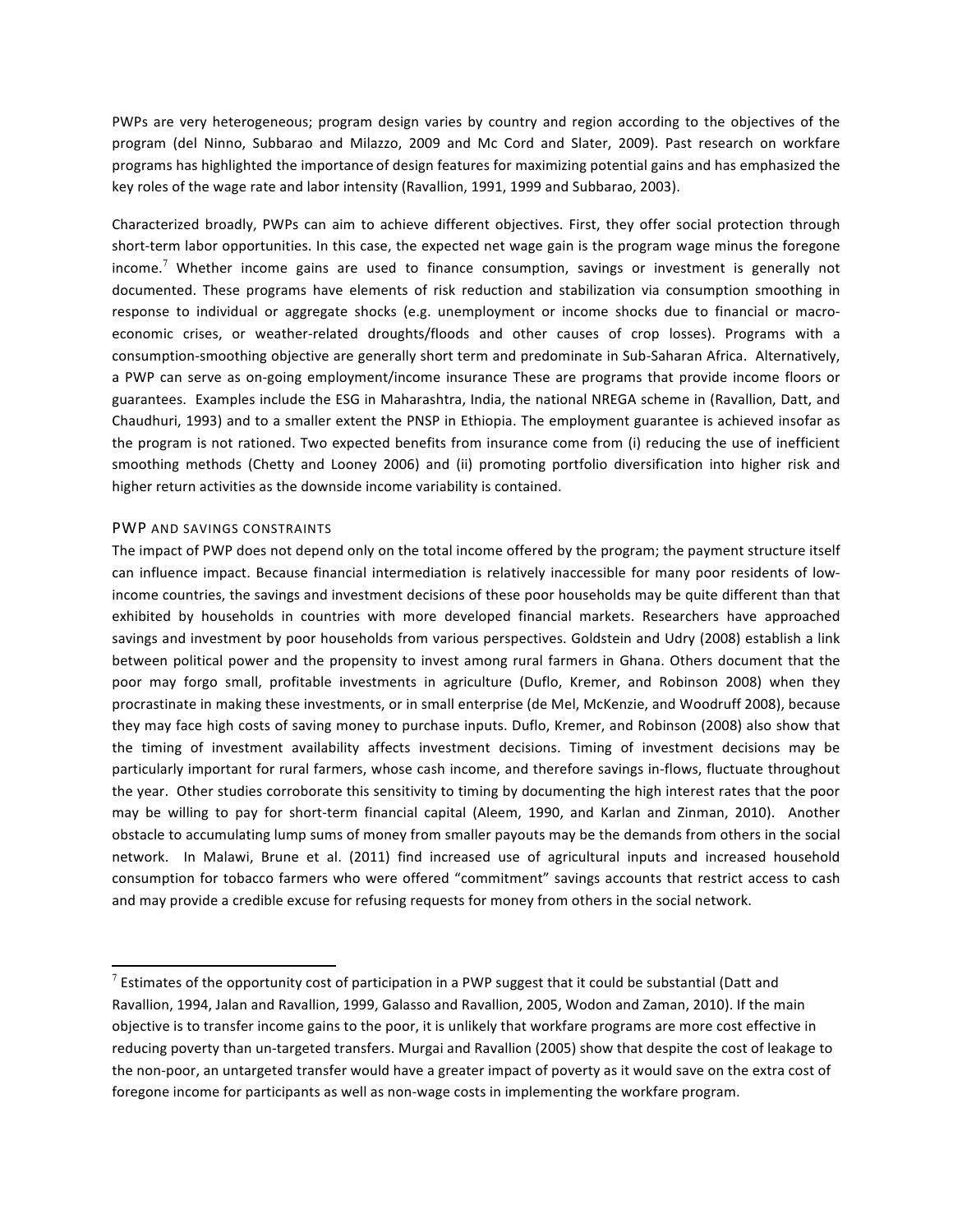Traditional economic theory explains low savings and high borrowing among the rural poor in terms of minimum subsistence constraints (the desire not to starve overwhelms concerns about capital costs), or in terms of strong preferences for present consumption over future consumption. However, empirical evidence does not fully support these explanations. The explanatory power of minimum subsistence constraints is undermined by evidence that the poor spend a significant portion of their income on non-necessities (Banerjee and Duflo, 2007). With respect to high discount behavior, such behavior coexists with a strong desire for commitments, as evidenced by participation in ROSCAs and demand for restricted savings accounts (Ashraf, Karlan, Yin, 2006).

Addressing these inconsistencies, a growing literature in behavioral economics has challenged the assumptions of the standard model and has turned to models that assume present-biased time preferences, or hyperbolic time discount functions. Under such assumptions, low savings are explained by issues of self-control; that is, competing preferences dictate different actions at different times (Ainslie, 1992, Laibson, 1996, Frederick, Loewenstein, and O'Donoghue, 2001, Ashraf, Karlan, and Yin, 2006). Typically, these hyperbolic discount rates operate over intervals of time measuring a month, a year, or longer. Our own qualitative work in central Malawi confirms that rural households perceive serious obstacles to saving money. Many people opt to have wages withheld for a week or more from casual labor activities in the private market, because money received daily may otherwise be used on temptation goods despite the intention to save it for a larger purchase. Our work has also show that households state a preference for in-kind transfers rather than cash because, as they describe it, they "have difficulty keeping the cash". The problems described relate to very short-term savings, but the desire for commitment matches the behavior predicted by models with hyperbolic preferences.

In the context of PWP payments, this suggests that the timing of the payment may have important implications for the way households prepare and are able to execute a desired plan of action with respect to consumption and investment decisions. In this project, we plan to vary the timing of the PWP payments randomly to test for evidence of the presence of obstacles to savings, including potential self-control problems. The interaction of the timing of the payment for the work with the timing of the work itself (the calendar months when the program operates) will allow us to test the implications of these findings in terms of consumption and savings allocations as well as consumption and investment decisions.

Documenting high discount rates or other obstacles to saving money even over very short time periods is of obvious academic interest, but it has practical implications as well. For example, cash transfer programs might want to consider different payment schedules at different times of the year. Also, if accumulating money from different sources even over a short period of time is a serious challenge, then the MASAF program's narrow targeting with large transfers to a small number of people may be justified as a means of helping beneficiaries invest in productive assets. Additionally, while there are a number of specialized savings products designed for Malawi and other developing countries, those products are intended to help customers save over months, seasons, or years. If people experience obstacles to saving money over very short horizons, different products are likely to be appropriate (see, for example, Duflo, Kremer and Robinson, 2010, Dupas and Robinson, 2010, Mullainathan and Shafir, 2010).

The PWP program in Malawi also include a small pilot of savings and mobilization promotion (called COMSIP), targeted mainly to former beneficiaries of the PWP, and designed along the lines of the popular programs targeting the ultra-poor developed by BRAC. The objective of COMSIP is to provide technical assistance and outreach to promote savings of public works earnings to enable the poor to "graduate" from public works and increase the sustainability of the PWP program. The small scope of the COMSIP pilot, combined with the limited coverage of the PWP, does not allow us to test the value added to this pilot. But, to the extent possible, we will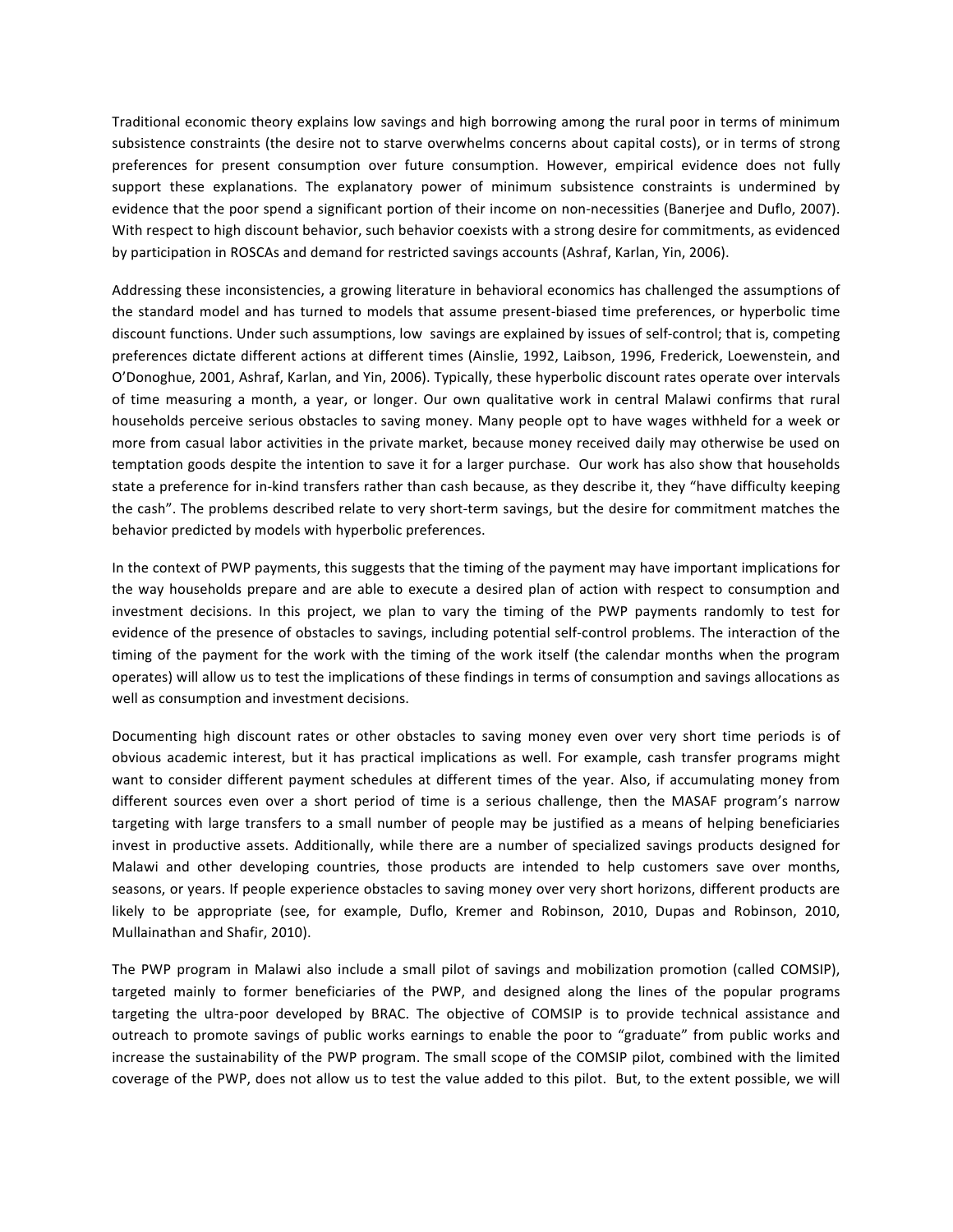document descriptively the income and savings trajectories of COMSIP participants. This should provide stylized facts on the pilot to be compared to other existing pilots of other livelihood programs combined with PWP.

#### INNOVATION AND POLICY RELEVANCE OF THE EVALUATION

 

The proposed research design has two main innovative research contributions. First, evidence from the study on short term credit and liquidity constraints within *very* short periods of time has important implications for the design of cash transfer programs that are increasingly popular tools for social protection (on the latter point, see for example World Bank, 2012, and Grosh et al., 2008). It also has implications for broader issues of financial access and the need to design basic savings and loan services that allow poor households to overcome liquidity constraints in the short term. The design here will allow us to study the role of very short term liquidity constraints. There is extremely limited empirical evidence on discounting, impatience, or credit constraints in the 'very short term' among low-income populations. A number of researchers do try to empirically estimate discount rates, and though the estimates are imprecise with wide confidence bands, those for Africa are extremely high and would indeed be meaningful over even short periods of time<sup>8</sup>.

This idea that households may face constraints over the very short term was motivated by extensive focus group discussions that we conducted in November 2010, and January, February and May 2011. The results from all these focus groups really helped define the research question on the timing of payments and that being paid a lump sum at the end of working leads to dramatic differences in how money is used. People prefer lump-sum arrangements for private ganyu as well as for MASAF payments, saying that lump sum of money enabled them to "be serious" about the money, and that being paid daily "doesn't help someone achieve what he wants." Instead, when people are paid daily, they are "tempted to use it" for other purposes. Temptations include buying small amounts of salt or soap; buying medicine for a child who has a fever; giving money to children for biscuits or treats; buying beer; going to the video shop to watch movies; and making a contribution at a funeral. If people are paid day-by-day and have cash in hand, then "problems emerge" and they spend the money on those new problems (such as a sick child, a friend's funeral, or a lack of soap at home) rather than keeping it for the larger purchase they had intended. People describe retaining money even from one day to the next as "saving," and they say that it is hard to save money, even for a very short period of time. These themes echo the challenges of short-term money management in light of low and uncertain incomes so well portrayed in the book Portfolios of the Poor.<sup>9</sup>

Much as the results from the focus groups are interesting, they do not provide quantitative, statistical robust, results. We hope to produce new and high-quality evidence to start to fill this vacuum.

The second contribution is towards understanding how best to design PWP programs and their timing in economies that are predominantly agricultural. There is not good evidence on the optimal design of PWP programs in terms of timing, especially relative to activities in the agricultural cycle, although certainly well founded theoretical propositions exist. Such evidence would need carefully designed studies with high-frequency panel

 $^8$  Chabris et al (2008) Individual Laboratory-Measured Discount Rates Predict Field Behavior, NBER WP 14270. Gine Xavier, Jessica Goldberg, Dan Silverman, and Dean Yang. "Revising Commitments: Time Preference and Time-Inconsistency in the Field." Working Paper. Simone Schaner, "Intrahousehold Preference Heterogeneity, **Commitment, and Strategic Savings: Theory and Evidence from Kenya", Working Paper.**

<sup>&</sup>lt;sup>9</sup> Portfolios of the Poor: How the World's Poor live on \$2 a Day. Daryl Collins, Jonathan Morduch, Stuart Rutheford, and Orlanda Ruthven. Princeton University Press, 2009.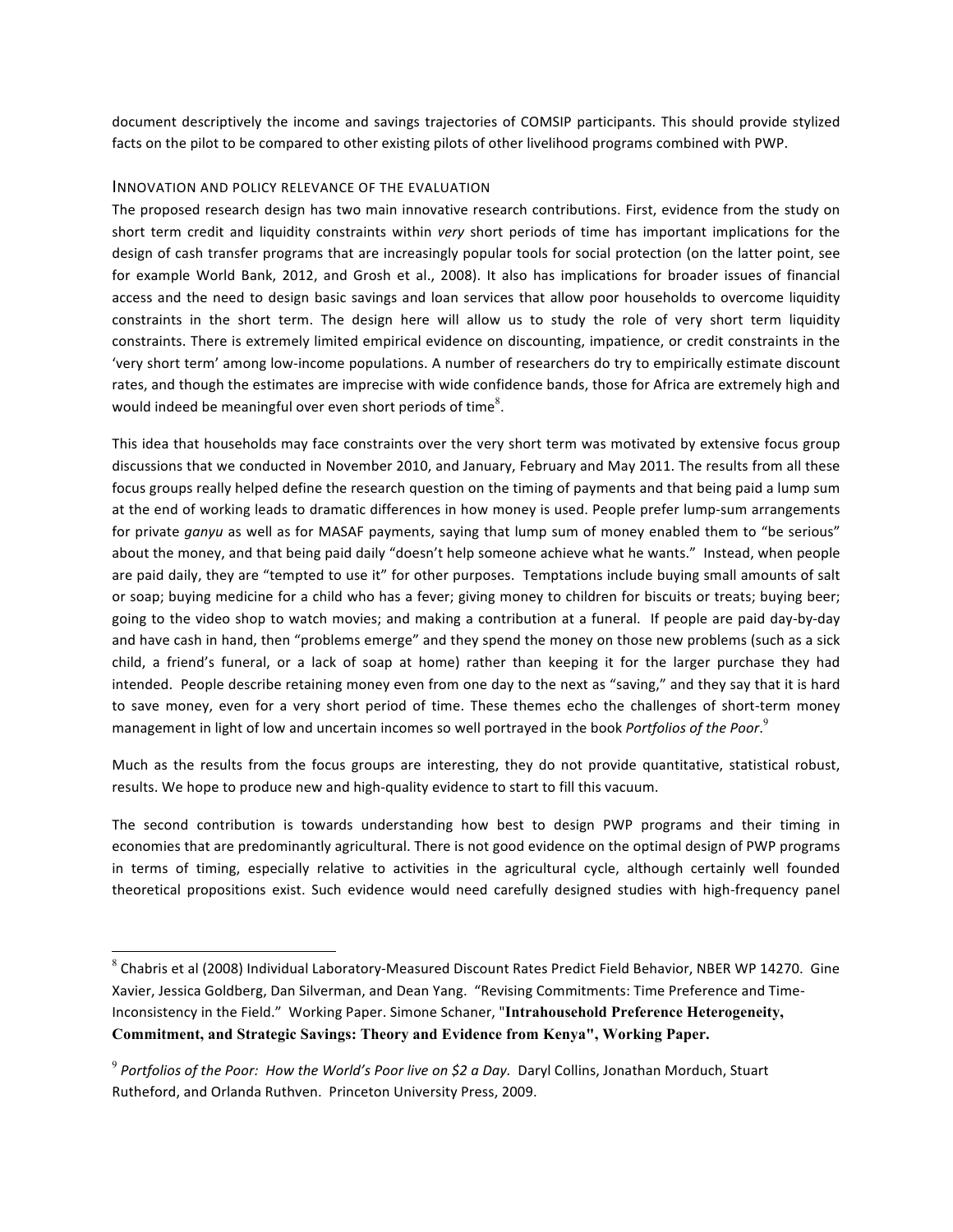data. To what extent does timing shift the impact of public works from a consumption smoothing role to being an investment opportunity for the poor?

We believe that the investment rationale to the public works program in Malawi is novel. Our research study replicates the traditional design of public works as short-term safety nets during the lean season, but also provides a novel investment rational for public works for food security. Shedding light on whether this investment link exists and, if so, quantifying its magnitude, is important for the general debate on the scope for social protection programs in low-income countries. The investment link is interesting in light of the evidence on credit constraints: if people are credit constrained and their income is highly seasonal, we want to give them money at the time they are most constrained. The alleviation of credit constraints, even for small amounts of capital, might have high marginal returns if provided at the time of the year when they are most constrained. As such, the returns to capital of seemingly low transfers (\$16) at the right time of year might be considerably larger than expected.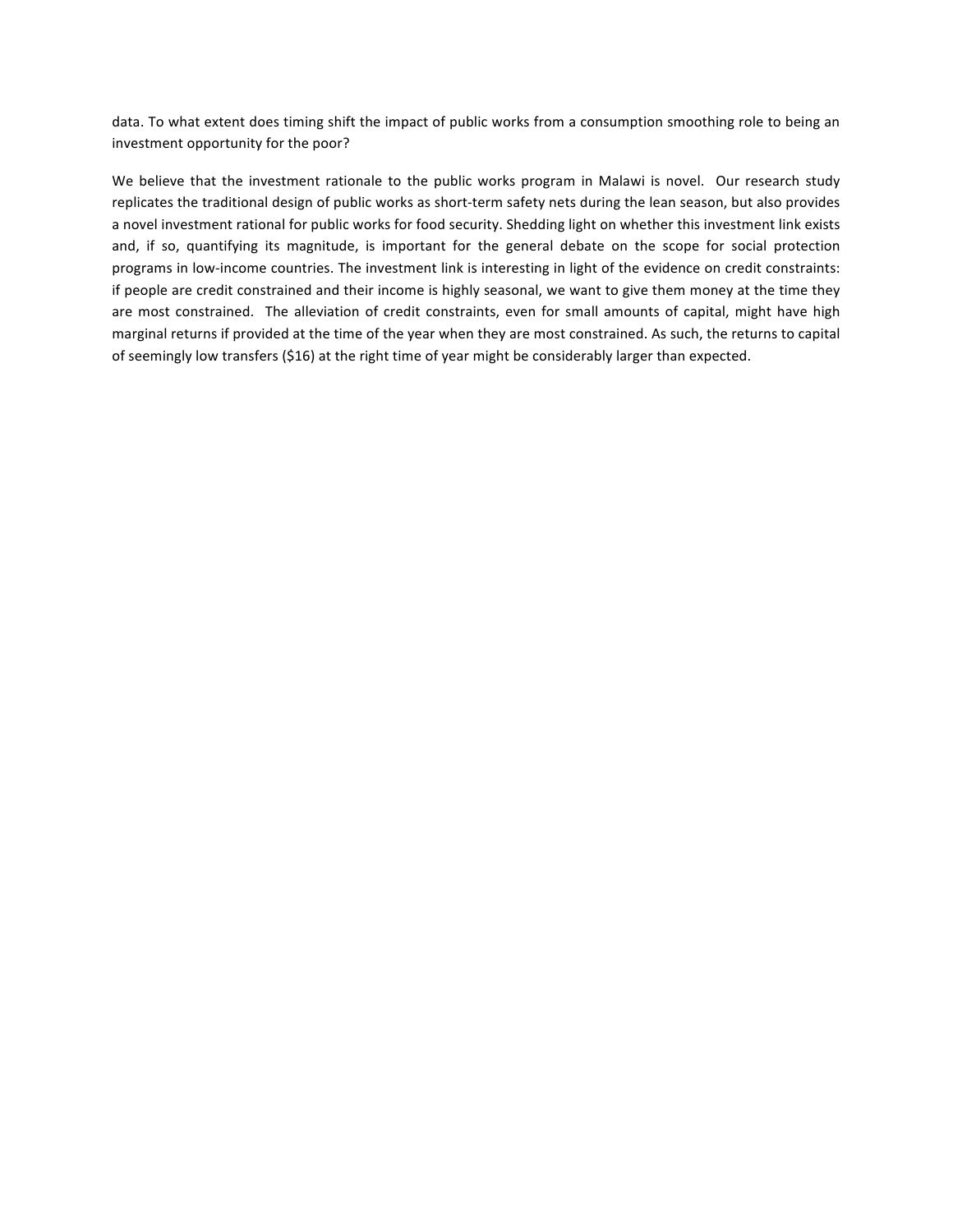## 2. RESEARCH QUESTIONS AND SAMPLING

The village randomization design used in this project will allow us address two sets of questions related to Malawi's public employment program. First, it will produce experimental estimates of the impact of the program on its beneficiaries. It will assess the importance of several prominent but atypical features of Malawi's PWP compared to programs in other countries, including the program's timing and payment structure. Second, it will test several hypotheses related to investment decisions and consumption smoothing, and explore their impact on the effectiveness of the program. In addition to addressing these questions, we will also provide experimental estimates of the impact of within-village targeting by GVH who select the participating households. We describe each of these research questions in more detail below.

1. Testing the impact of the current design of the PWP: Comparing Group 0 to Group 1. What is the *impact* of the status-quo program on beneficiaries' labor markets, allocations of labor within agricultural *households, use of agricultural inputs and resulting agricultural yields, on food security during the planting portion* of the main agricultural season, and on other indicators of household wellbeing? We can answer this by comparing Group 0 to Group 1 outcomes. The outcomes of interest include the use of family and hired labor, investment in fertilizer, seed and other productive agricultural inputs assets; current cash income, consumption of temptation goods; and consumption of maize and other foods; investment in education of children and expenditure on school fees. 

*2. Testing the productive input link of the program vs. the potential consumption smoothing or*  **buffer role: Comparing (Groups 1 and 2) to (Groups 3 and 4).** Would implementing the program at a different time of year change its effect on use of productive inputs and hired or family labor or on consumption smoothing? If providing employment in time to purchase fertilizer is an important characteristic of the MASAF program, then we would expect to see a higher probability of purchasing fertilizer and higher levels of fertilizer use among Groups 1 and 2 than among Groups 3 and 4. On the other hand, we will compare the groups' consumption of maize and other foods during the lean season, in order to test whether employment during the lean season would be a more effective safety net than the status quo timing. As discussed previously, one down side of offering the public sector employment program during the planting season is that the opportunity cost of time is higher than during the lean season. We can compare total on-farm and off-farm labor supply and the levels of hired labor between Groups 1 and 2 and Groups 3 and 4 in order to understand this trade off and see whether MASAF work during the productive season crowds out higher-paid employment and has opportunity costs (forgone income), and leads to people taking less lucrative work during the lean season.

#### 3. Testing short-term constraints to savings and credit: Comparing (Groups 1 and 3) to (Groups 2 and

4). Do households face obstacles to saving income or getting credit over very short time horizons? Is it difficult for *households to accumulate enough money to purchase productive inputs?* We will look at two types of outcomes: investments, especially those that require a minimum scale, and consumption, especially of temptation goods. The market price of fertilizer in Malawi is approximately MK 5000 for a 50 kg bag. The national fertilizer subsidy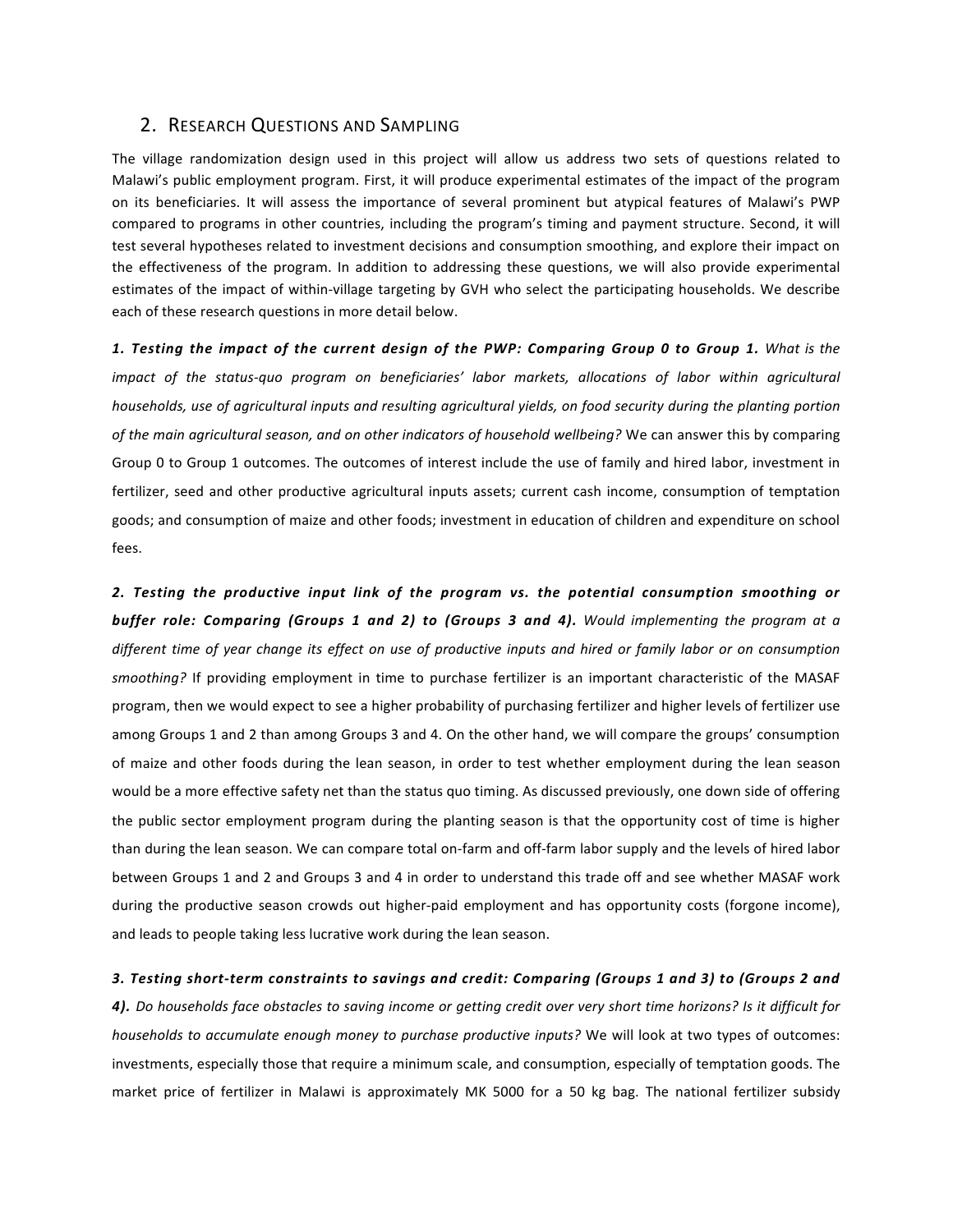program provides roughly half of households in the country with coupons that allow two bags of fertilizer to be purchased for MK 500 each. Because households face high transaction costs when redeeming their fertilizer coupons, including transportation costs, long wait times, and inflexibility in the days on which fertilizer can be purchased at the government shops, it is substantially more efficient to purchase both bags of subsidized fertilizer at once, for MK 1000 plus transportation costs (which are likely to range between MK 200 and MK 500). While the lump sum of MK 2400 more than covers the cost of purchasing two bags of subsidized fertilizer, a single incremental payment of MK 800 does not. We will specifically look to see whether lump sum payments leads to a higher probability of purchasing fertilizer than split payments for those participants who work in December; we will be comparing fertilizer use between Group 1 and Group 2.

*4. Testing interaction effects between the timing of the program and the schedule of payments:*  **Comparing Group 3 to Group 4.** Is there seasonal variation in the impact of savings constraints? Are obstacles to savings more important when households have the opportunity to purchase lumpy investment goods? Does *temptation to spend on luxury goods affect households' ability to smooth consumption during the lean season?* While a lump sum payment may facilitate investment in a lumpy input for December employment, split payments may help smooth consumption during the lean season. People who receive a large amount of money in December are likely to put some of it towards the purchase of fertilizer and/or seed, but there is not a similarly-profitable investment to be made in February. A large lump sum in February may be used for staples as well as temptation goods; divided payments can act as a form of commitment savings that will lead to smoother consumption of staples if people otherwise have high temptation to spend or high discount rates even over very short periods of time. We will compare Groups 3 and 4 to test whether people paid in a lump sum are more likely to spend on temptation goods and whether they spend a higher share of their MASAF wages on temptation goods than those who are paid in three equal payments for work done in February.

### 3. HOUSEHOLD RANDOMIZATION

The second level of randomization is at the household level. The reason for adding this layer of randomization is primarily due to power issues. The highly decentralized MASAF program charges GVH with choosing a small number of households to be offered employment through the PWP. MASAF participants are not randomly selected, but instead entirely chosen by the GVH and Village Development Committees. The program has a 15% coverage rate. As discussed earlier, we will be using the IHS3 survey as a baseline for this study. By chance, then, it is likely that one or two of the IHS3 households in each sampled village will be among those chosen for the PWP.

We will collect the list of selected households from GVH, who will assign households without knowing that their villages may be designated for an alternate program design. To increase the sample size for sufficient power for the experimental design at the village level, we will randomly choose 10 households from the 16 that are already part of the IHS3 sample to be included in the program.<sup>10</sup>

 $10$  We are not proposing to stratify among the 10 selected, but we do expect to get sufficient samples of specific households of interest, such as female-headed, relatively larger land holders, etc.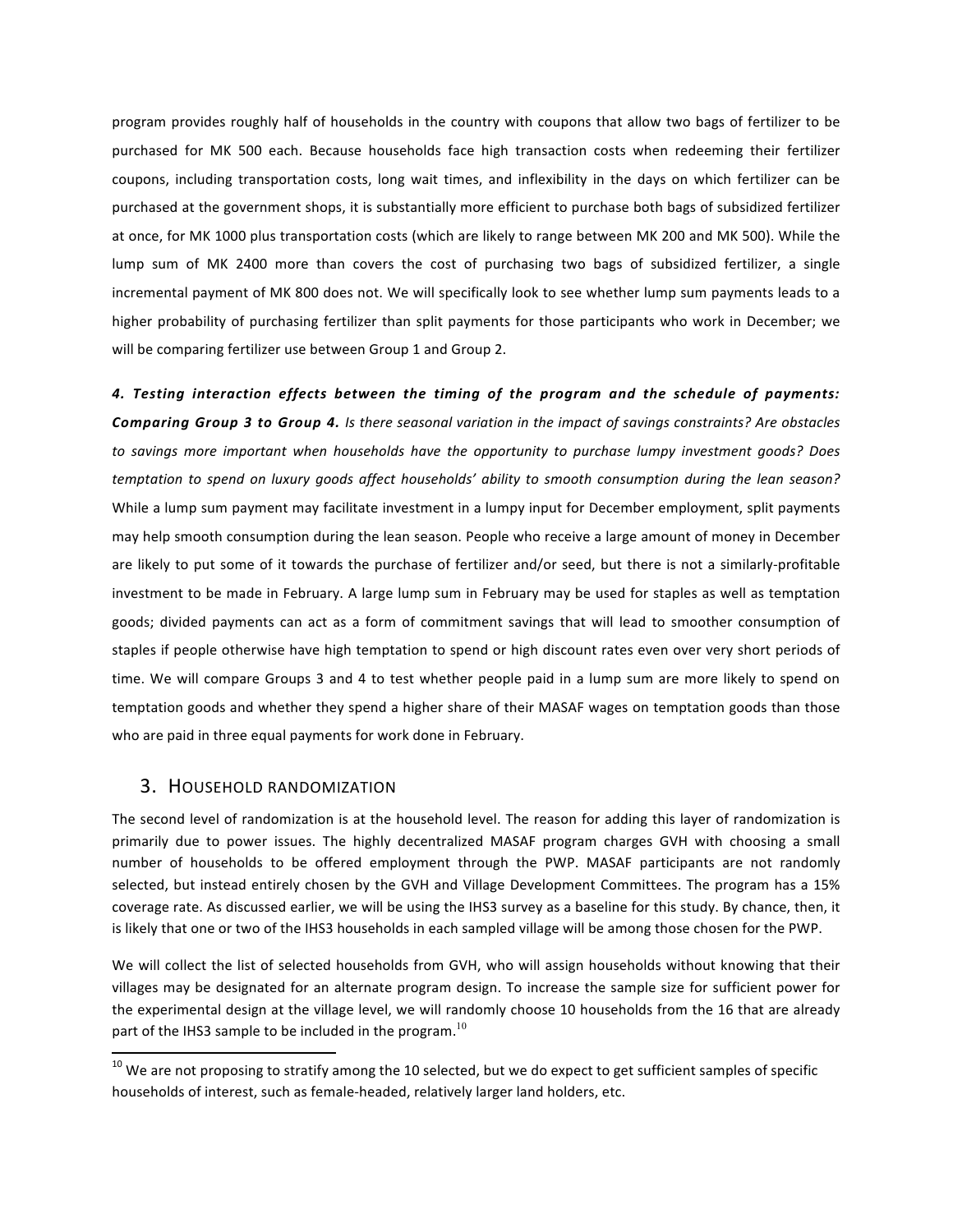In each study village, the complete list of participants in the PWP will be the union of the GVH-selected beneficiaries and additional IHS3 households randomly selected. The participants, regardless of which group they are from, will not be differentiated in the PWP with respect to the work they do and the village-level timing of employment and payments.

The sub-set of households which will be analyzed will be those in the IHS3 sample. Since some of the households that are randomly assigned to the within-village control group (non-participants) will be chosen by the GVH and therefore allowed to participate, the non-participating households in the IHS3 sample are not representative of the village. However, there should be balance between randomly selected households who were not on the GVH list and randomly not-selected households.

The need to increase MASAF participation among IHS3 respondents (due to power issues) creates an opportunity to address additional questions related to targeting of the program and heterogeneity in its effects. As recently as September 2010, the Government of Malawi's Synthesis Report on Social Support Programmes noted that "none of the PWPs have been evaluated for targeting effectiveness. The MASAF short-term PWP is usually oversubscribed and experiences difficulties with beneficiary screening due to the high wage rate" (Malawi National Social Support Programme Formulation, p. 3). The Annex includes additional discussion about the household randomization within villages.

Household randomization will therefore allow us to additionally test the following:

1. Testing targeting of the program: Comparing GVH-selected participants to randomly selected **participants.** We will do this in terms of their observable characteristics.

2. Heterogeneous effects: interaction of treatment group with baseline characteristics. Are there predictable differences in the impact of the MASAF program that are correlated with observable characteristics of participants? Can observable characteristics be used to develop selection criteria that would lead to larger *aggregate impacts of the program?* While these baseline characteristics are not randomly assigned, previous literature suggests some obvious dimensions of heterogeneity to explore: absolute wealth (or asset index), level of consumption during the previous hungry season, household size to see if households with higher marginal utility of consumption use their wages differently than those with lower marginal utility of consumption; relative wealth, and degree of social connectedness, in order to test whether wealthier individuals or those with more relatives are more exposed to sharing norms.

# 4. SAMPLE AND DATA

An innovation of this research design is to build a large-scale randomized controlled trial (RCT) on the nationally representative IHS3 sample. The IHS3 was implemented by the National Statistics Office and supported by the LSMS Integrated Surveys on Agriculture project. The survey includes 12,288 households in 768 enumeration areas and has extensive household and agricultural modules. Using the IHS3 as a baseline for this project provides much richer data than would otherwise be feasible. Additionally, this project is designed to be nationally representative, a contrast to typical RCTs that have narrow geographic scope. The survey questionnaire designed will cover all important aspects of the proposed research contributions, including extensive data on labor market participation for all household members (on farm as well as off farm), detailed labor use on households farms (broken out by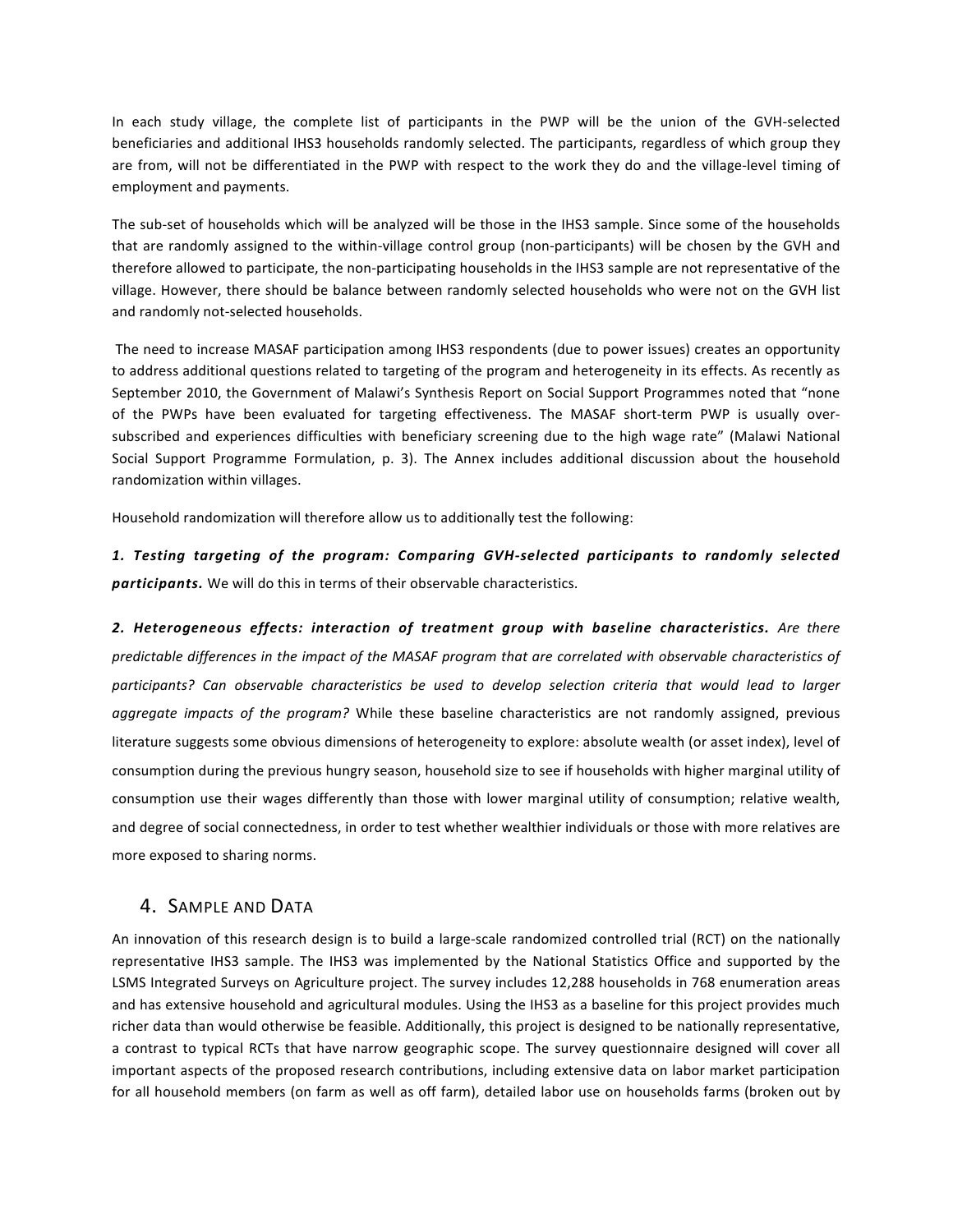hired (separately for casual and contracted) and non-hired) and on a variety of productive inputs use, like fertilizer, seed and other agricultural inputs mentioned above.

#### SAMPLE SIZE AND POWER CALCULATIONS

Our analytic sample will consist of the 16 households randomly selected for inclusion in the IHS3 survey. The IHS3 coverage fixes our cluster size, since we will use that survey as the baseline for our study.

### SAMPLING CLUSTERS - STRATIFICATION AND INFERENCE

All of Malawi's 28 districts are included in the PWP program. We will randomly choose 10 districts for this study, stratifying by the country's three geographic regions. Within selected districts, we will abide by the program's decentralized structure by taking a list of participating villages from the District Council and Traditional Authorities, who target geographic areas based on Vulnerability Assessment Mapping (VAM) criteria. We will randomly allocate those villages among the four treatment groups and the control group described in the previous section.

#### SAMPLING INDIVIDUALS WITHIN VILLAGES

Our power calculations suggest that to detect an effect size of 0.4 standard deviations with 80 percent power, we need 50 villages per treatment group and 50 villages in the control. However, a 0.4 standard deviation intent-totreat effect with MASAF's 15% coverage rate would require an unfeasibly large (2.67 standard deviation) average treatment effect. We believe that a 0.6 standard deviation average treatment effect is feasible. To get the required 0.4 standard deviation ITT effect from a 0.6 standard deviation ATT effect requires increasing participation to 0.67 percent. 

After sampling villages, we will use the household-level randomization described above to increase the coverage rate of the MASAF program. As described above, this will entail augmenting the GVH-selected participants with additional households randomly selected from among IHS3 respondents. This additional coverage of the MASAF program should give us sufficient power.

The analytic sample for this project will therefore consist of the 16 IHS3 households in each selected village. The final sample will consist of the 16 IHS3 households in each of 200 treatment villages (four treatment groups of 50 villages each), to make a total of 3,200 households in treatment villages. In addition, we will have 50 control villages, adding another 800 households, for a total sample size of 4,000 households.

#### DATA COLLECTION

As explained, the IHS3 will serve as the baseline survey for this project. We will collect interim data on consumption expenditures and labor supply three times during the implementation, and we will conduct follow-up interviews in conjunction with the planned IHS3 panel follow-up in 2013 (which is a subsample of about 3,200 households of the original 12,000).

The interim surveys will repeat selected modules from the IHS3, albeit with some specific modifications. Specifically, the consumption expenditures module will be revised with respect to individual (as opposed to household) consumption patterns for specific goods (especially temptation items), as well as collecting more detailed information about informal transfers and loans than in the IHS3 questionnaire.

As we are interested in detecting very short-term changes in consumption patterns, we will require high-frequency data collection, on a tightly controlled schedule. The same holds for the labor supply data and households hiring and use of family labor, given we expect to see differential patterns on labor supply that correspond to the various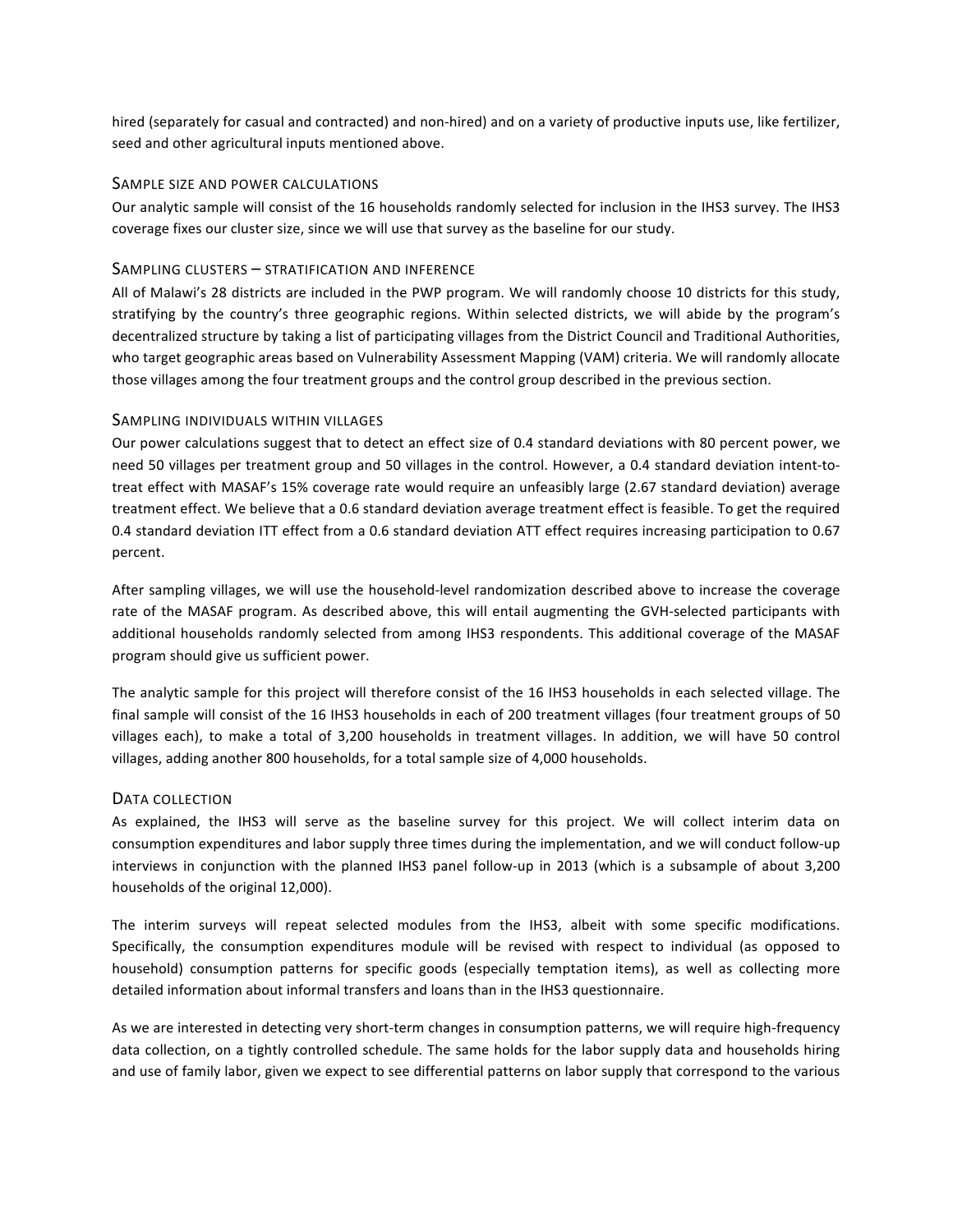timings of the treatment groups. The data collection will therefore be closely aligned with the timing of the program. The overall project timeline is outlined in Table 4.1.

|                       | 2010                                                         | 2012                                           |                                                   | 2013                                           |                                                   |                         |                                     |
|-----------------------|--------------------------------------------------------------|------------------------------------------------|---------------------------------------------------|------------------------------------------------|---------------------------------------------------|-------------------------|-------------------------------------|
|                       | IHS3                                                         | <b>Nov</b>                                     | <b>Dec</b>                                        | Jan                                            | Feb                                               | Mar                     | IHS4                                |
| <b>Survey</b>         | Sample villages<br>interviewed in<br>Dec 2010/<br>March 2011 | 1 <sup>st</sup> follow-up<br>survey            |                                                   | 2 <sup>nd</sup> follow-up<br>survey            |                                                   | 3rd follow-up<br>survey | Re-interview<br>sampled<br>villages |
| Program<br>activities |                                                              | Work activities<br>for Groups 1<br>and 2 begin | Work activities<br>for Groups 1<br>and 2 conclude | Work activities<br>for Groups 3<br>and 4 begin | Work activities<br>for Groups 3<br>and 4 conclude |                         |                                     |

**Table 4.1 Timeline of the evaluation**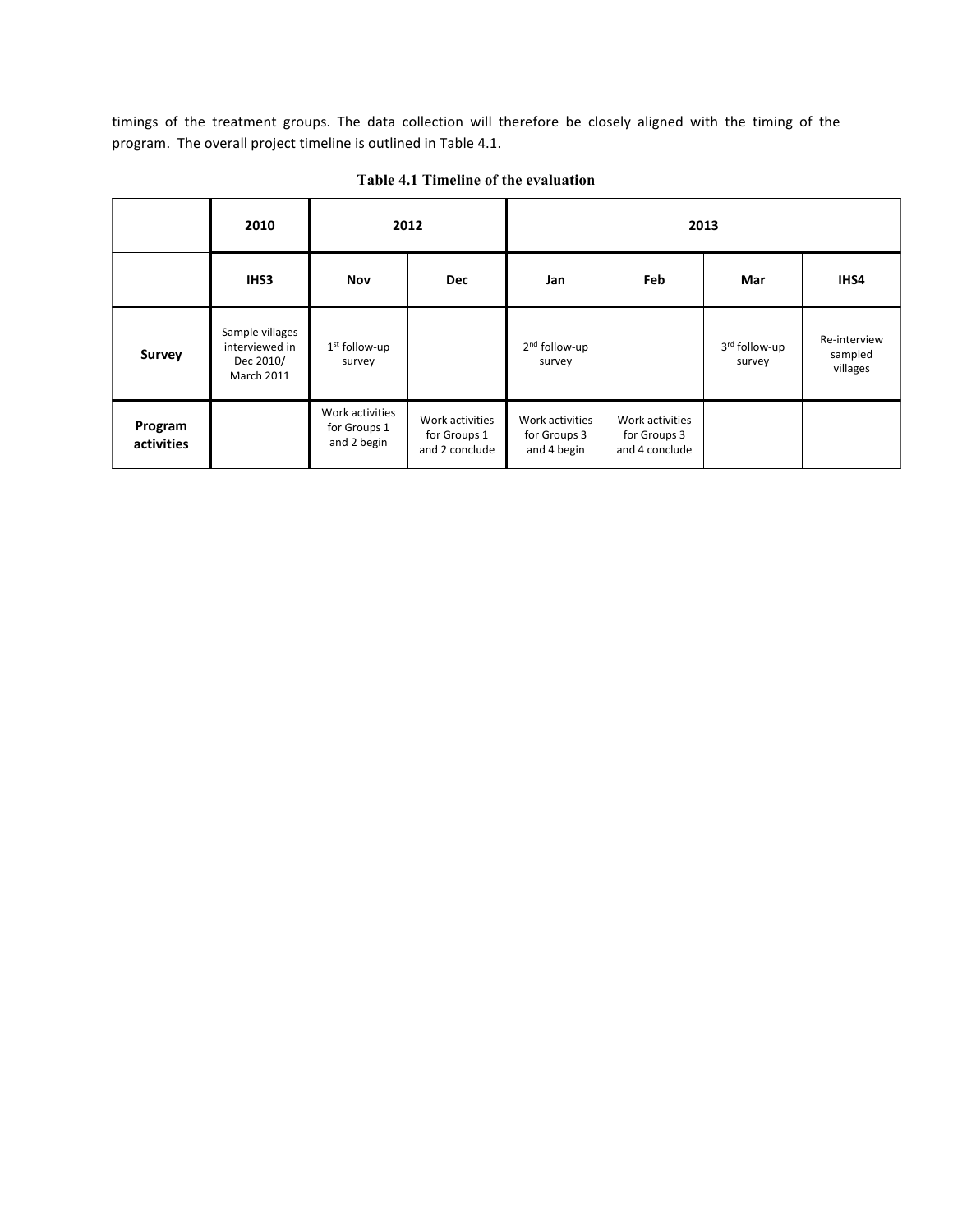# 5. INTERVENTION - ANALYTIC DESIGN

Before we discuss the planned design of the RCT, we first describe the current implementation of the MASAF PWP. We then describe how the RCT study will be built into the MASAF program.

## THE CURRENT DESIGN OF THE MASAF PUBLIC WORKS PROGRAM

### TARGETING, COVERAGE, AND IMPLEMENTATION ARRANGEMENTS

The MASAF program covers all districts of Malawi with a two-stage targeting approach. The amount of funds given to a district is proportional to districts' population and to the poverty rates as well as measures of vulnerability. District Consultative Forums, composed of district officials, Traditional Authority (TA) leaders in the district, and Members of Parliament, target a sub-set of extension planning areas (EPAs) in the district based on poverty and vulnerability criteria. Funds are then allocated to TAs, whose leaders each who oversee 20-30 Group Village headmen (GVHs), within the selected EPAs. TAs then allocate funds to a subset of selected GVHs who each oversee between 3-10 villages. The GVH determines how many households will participate in each village based on available funding; the GVH then works with the Village Development committee in each of the villages to select participating households.

As mentioned above, the program currently targets 220,000 individuals per year, and coverage is scheduled to increase to 250,000 individuals per year for the next three years. About 22% of the population resides in communities where the MASAF PWP is operating (authors' calculations from the 2010/2011 IHS-3, unpublished). With substantial rationing, there is no guarantee built in the program for interested households, hence the PWP is not currently designed to serve as an insurance mechanism. About 10% of households in participating villages had worked for the PWP in 2009 (authors' calculations from the 2010/2011 IHS-3, unpublished). While the program is perceived to be better targeted than other safety net interventions in the country, there are still substantial targeting errors, with one third of the beneficiaries originating from non-poor households (World Bank and Government of Malawi, 2007).

### WAGE RATE AND DURATION

Participants are expected to comply for 12 full days of work mostly on construction and maintenance of local infrastructure. The wage rate is set at MK200/day (US\$1.3/day for 12 days, about US\$16 in total). This wage rate is substantially higher than the government's minimum wage of MK 170/day for casual labor in the rural sector.<sup>11</sup> For average rural households, the MASAF payment is very large compared to monthly cash expenditures: it is 15 percent greater than average monthly cash outlays for food (authors' calculations from IHS-2).

### TIMING OF THE PWP AND LINKAGE WITH FERTILIZER SUBSIDY

The PWP is implemented from the month of October to the month of December/January each year. The Government of Malawi strategy explicitly links the MASAF PWP to the fertilizer input subsidy program (FISP). This timing was therefore designed to align with the agricultural season and achieve better adoption of fertilizer and take up of the FISP. The timing of the PWP therefore de facto links the PWP to the fertilizer subsidy program in Malawi (and more generally to the purchase of agricultural inputs). As discussed earlier, the food security objective of the PWP is therefore aimed at enabling production, rather than providing consumption smoothing in the lean season.

 $11$  See Goldberg (2010) for a detailed discussion of the casual or day-labor market in Malawi.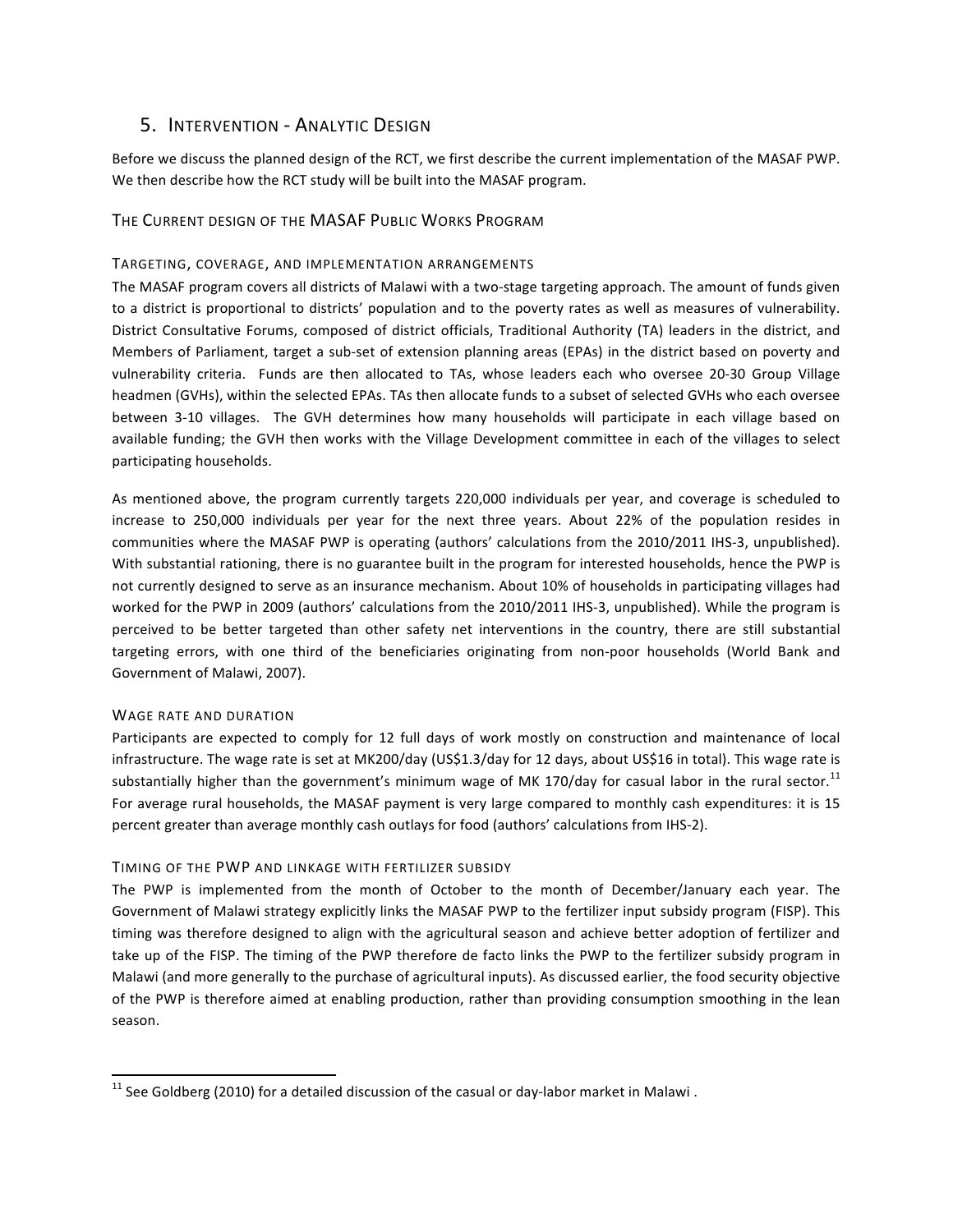The wage rate was increased in the  $3^{rd}$  round of the MASAF loan, again with the expectation that the higher wage would allow participants to use some of the income transfer to help purchase at least one bag of subsidized fertilizer. A beneficiary assessment of the MASAF 3 suggested that earnings from the PWP were mainly used to purchase fertilizers (68%), maize (25%, on average sufficient to cover food needs for two months) and seeds (7%) (Jimmat Development Consultants, 2008). Earnings allocated to other consumption items were reported to be very low. This is in contrast with the findings in Chirwa et al. (2004), which studied the pre-2004 program that was not linked to the input subsidy scheme and concluded that PWP wages were spent primarily on consumption goods.

The role of the timing of the PWP may matter in so much as there is seasonality in consumption patterns, income sources, and poverty in Malawi. Not surprisingly, such seasonality is high, reflecting the high dependence on smallholder farming. The average per capita calorie intake is highest in the month following the harvest (May-August) for the long-rainy season; per capita calorie reaches its lowest levels in the 'lean' season, months before harvest when households are more likely to be buying maize at their highest prices of the year (World Bank and the Government of Malawi, 2007). Hours in farming among adults in Malawi peaks from November to January: weekly farm hours per person are almost 50% higher in these months than at other times of the year (Wodon and Beegle, 2006). Non-farm cash income sources are much less active in the lean months of February and March. Drawing on the most recent IHS3 data (unpublished), among all household non-farm enterprises which were active in the past 12 months, 13% have "high sales" activity in February and March, compared to 32% of firms on average in other months.

# **RESEARCH DESIGN**

The design of this research project is focused on varying timing dimensions of the program. We will use crosscutting randomization to test an alternative timing of the program months and the payment schedule as follows:

1. Alternative timing of program months: provide employment in February (as opposed to December), a time of year with lower opportunity cost of time and higher marginal utility of consumption.

2. Alternative payment schedule: spread wages across three equal payments of MK 800, to be made after the first six days of work are complete and before the second six days begin; immediately after the 12th day of work is complete; and one week after finishing the program (as opposed to a lump sum being paid some weeks after the work is completed). This alternate payment schedule may inhibit ability to accumulate money to purchase fertilizer in December, but enhance consumption smoothing and reduce spending on temptation goods in February.

This RCT will uniquely take advantage of the recent national household survey which will serve as baseline data. The third Integrated Household Survey (IHS3), fielded from March 2010 to March 2011, surveyed 12,288 households in 768 enumeration areas and collects extensive household and agricultural data.

The randomization will take place at two levels: at the village level and then at the household level. We describe each and the reasoning for requiring each of these levels next.

### VILLAGE RANDOMIZATION

In the first level, villages will be assigned to one of five groups (four treatment groups and a control). The first of these groups is a pure control group (Group 0) in which villages do not participate in the public sector employment program in the 2011-2012 season. Groups 1 through 4 will be treatment groups that vary in terms of the timing of the program itself and the schedule of wages payments as illustrated in Table 5.1 below.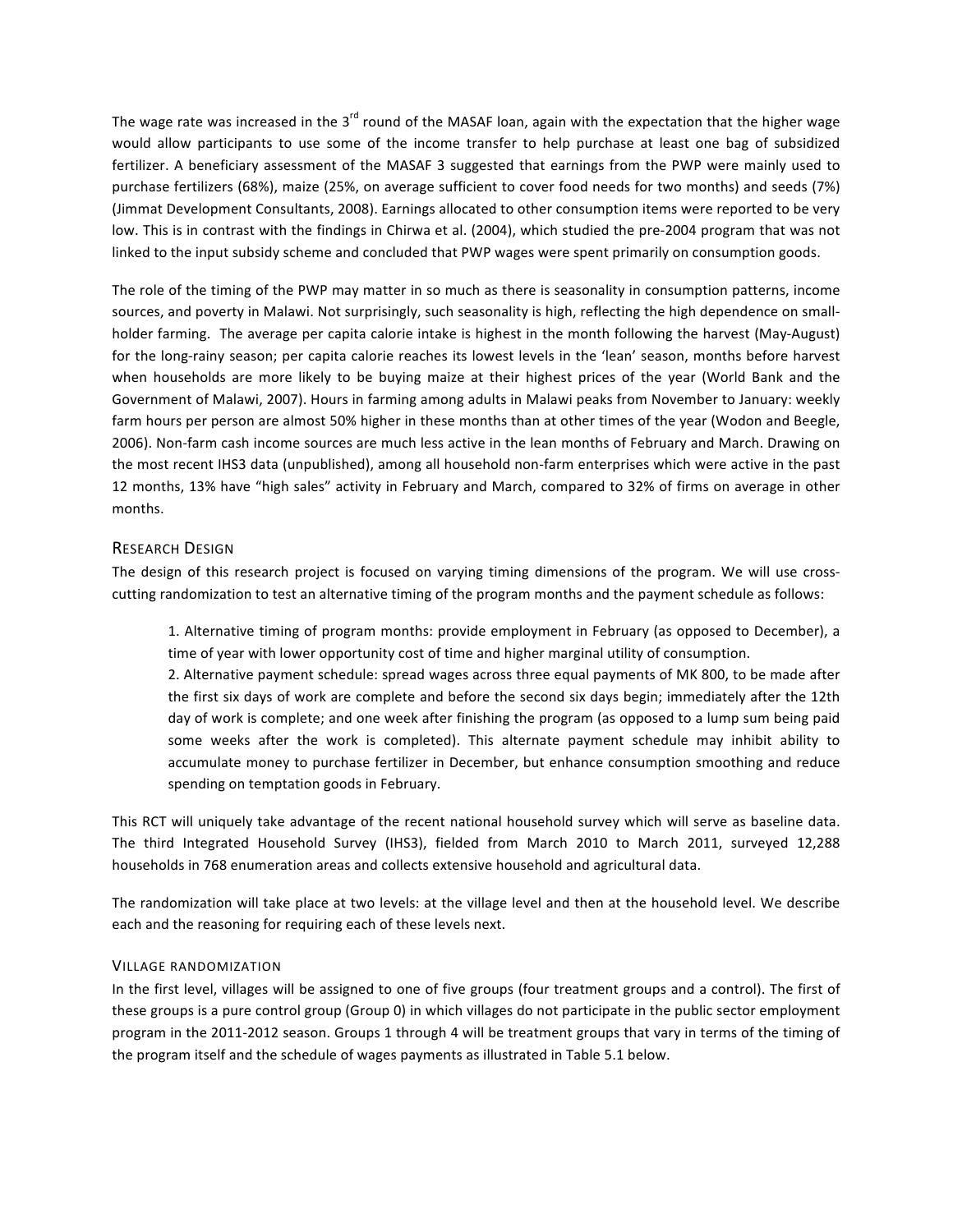|                                    | <b>December</b> | <b>February</b> |  |
|------------------------------------|-----------------|-----------------|--|
| <b>No MASAF</b>                    | Group 0         |                 |  |
| <b>MASAF</b> with lump sum payment | Group 1         | Group 3         |  |
| <b>MASAF</b> with split payment    | Group 2         | Group 4         |  |

### Table 5.1: Study design and village assignment

Villages in Group 0 will not be eligible for the MASAF program in the 2011-2012 season. Villages in Groups 1 and 2 will work in December, the status quo program timing. Those in Group 1 will be paid in a lump sum one week after finishing the program, and those in Group 2 will be paid in three equal payments of MK 800 each as described above. Villages in Groups 3 and 4 will work in February, during Malawi's lean season and at a time of year when private sector demand for labor is extremely low. Those in Group 3 will be paid in a lump sum after finishing the program, while those in Group 4 will be paid in three equal payments of MK 800 each. Groups 2, 3 and 4 are new to the MASAF program. Groups 3 and 4 have one important characteristic of traditional public sector works programs: they offer employment during the lean season when other work is scarce.